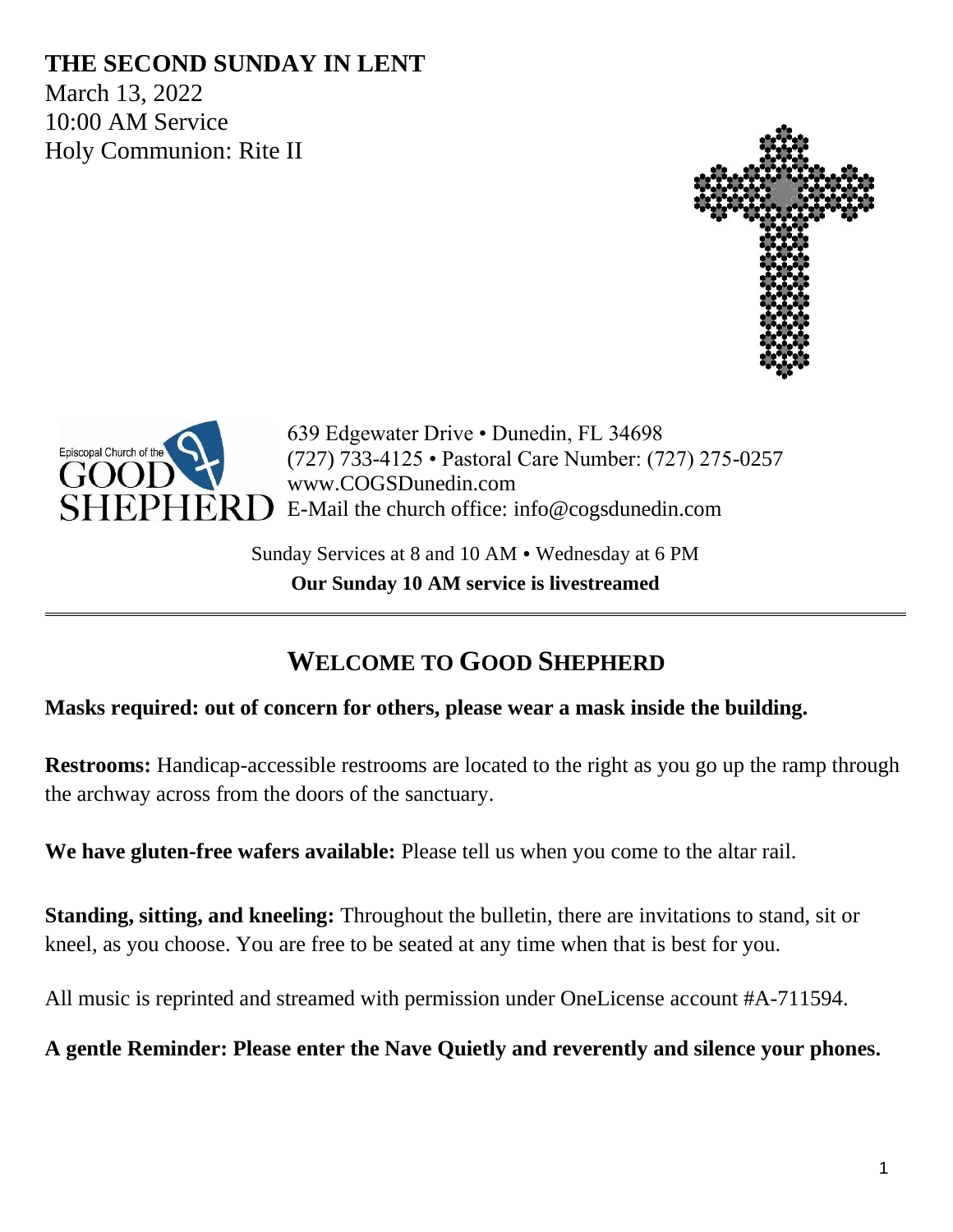## **GATHERING FOR WORSHIP**

**VOLUNTARY** Sonata for Clarinet and Piano in E Flat Camille Saint-Saëns Allegretto (1835-1921) Tess Thacker, Clarinet

*[During the Voluntary, please prepare for worship by observing attentive silence.]* **WELCOME AND ANNOUNCEMENTS**

**PROCESSIONAL HYMN H-390** Praise to the Lord, the Almighty LOBE DEN HERREN

**Praise to the Lord, the Almighty, the King of creation; O my soul, praise him, for he is thy health and salvation: join the great throng, psaltery, organ, and song, sounding in glad adoration.**

**Praise to the Lord; over all things he gloriously reigneth: borne as on eagle-wings, safely his saints he sustaineth. Hast thou not seen how all thou needest hath been granted in what he ordaineth?**

**Praise to the Lord, who doth prosper thy way and defend thee; surely his goodness and mercy shall ever attend thee; ponder anew what the Almighty can do, who with his love doth befriend thee.**

**Praise to the Lord! O let all that is in me adore him! All that hath life and breath come now with praises before him! Let the amen sound from his people again; gladly for ever adore him.**

### **THE OPENING ACCLAMATION**

*Celebrant* Blessed be God: Father, Son, and Holy Spirit. *People* **And blessed be God's kingdom, now and for ever. AMEN.**

#### **COLLECT FOR PURITY**

*All* **Almighty God, to you all hearts are open, all desires known, and from you no secrets are hid: Cleanse the thoughts of our hearts by the inspiration of your Holy Spirit, that we may perfectly love you, and worthily magnify your holy Name; through Christ our Lord. Amen.**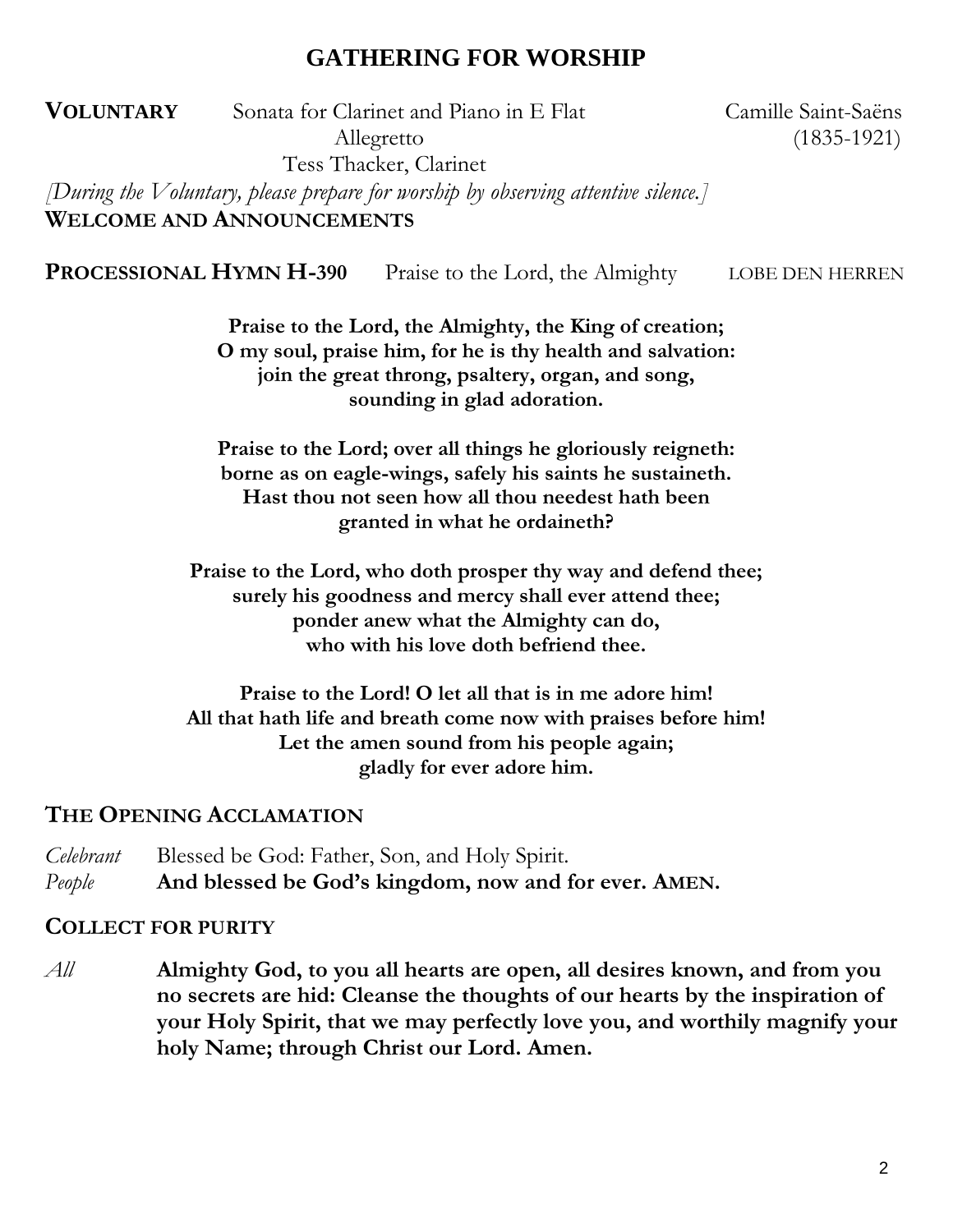

### **THE COLLECT OF THE DAY**

*Celebrant* The Lord be with you.

*People* **And also with you.**

- *Celebrant* Let us pray… O God, whose glory it is always to have mercy: Be gracious to all who have gone astray from your ways, and bring them again with penitent hearts and steadfast faith to embrace and hold fast the unchangeable truth of your Word, Jesus Christ your Son; who with you and the Holy Spirit lives and reigns, one God, for ever and ever.
- *All* **AMEN**.

# **THE WORD OF GOD**

*The people sit.*

## **THE FIRST READING** Genesis 15:1-12,17-18

### *Lector The First Reading is taken from Genesis chapter 15…*

The word of the Lord came to Abram in a vision, "Do not be afraid, Abram, I am your shield; your reward shall be very great." But Abram said, "O Lord God, what will you give me, for I continue childless, and the heir of my house is Eliezer of Damascus?" And Abram said, "You have given me no offspring, and so a slave born in my house is to be my heir." But the word of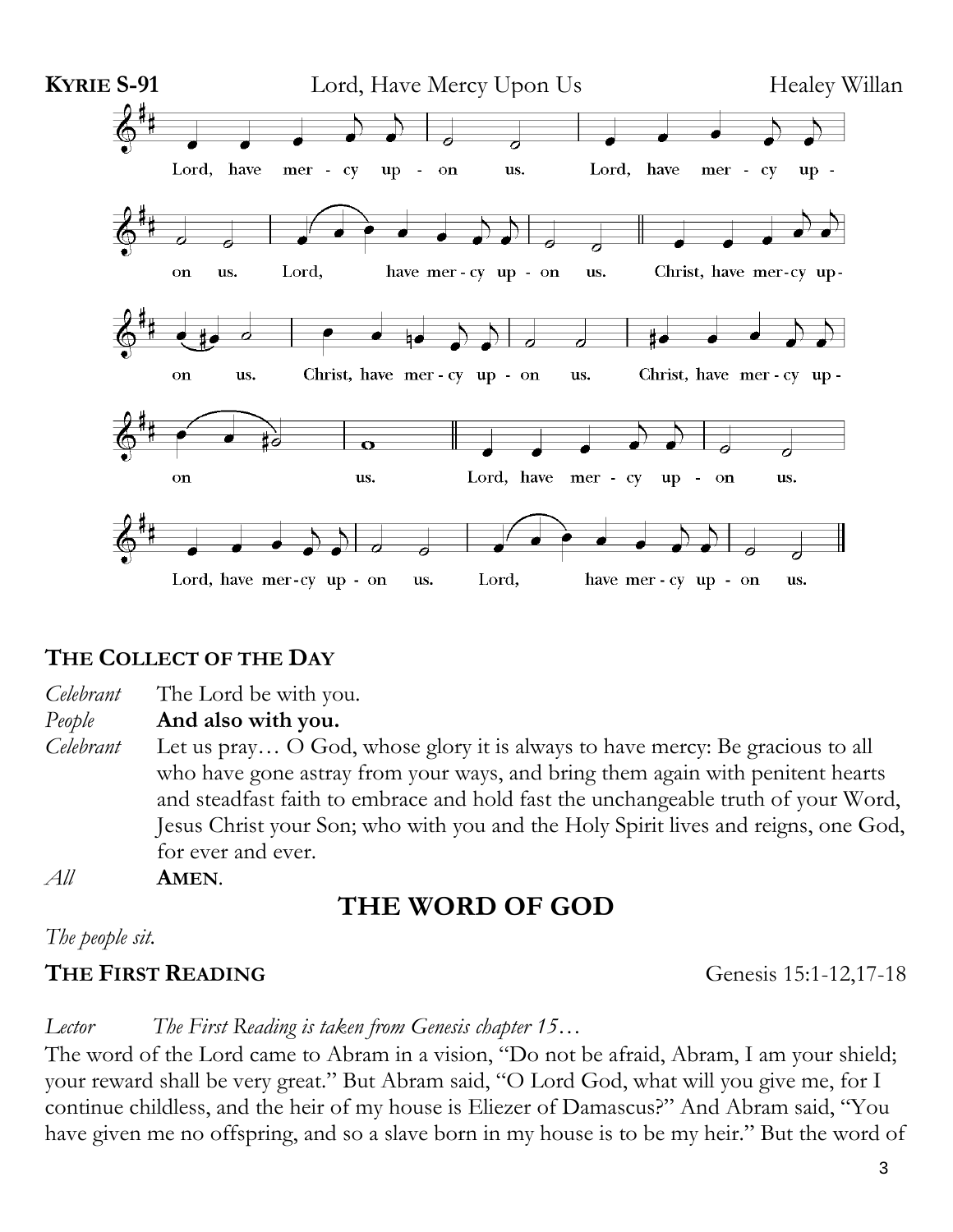the Lord came to him, "This man shall not be your heir; no one but your very own issue shall be your heir." He brought him outside and said, "Look toward heaven and count the stars, if you are able to count them." Then he said to him, "So shall your descendants be." And he believed the Lord; and the Lord reckoned it to him as righteousness. Then he said to him, "I am the Lord who brought you from Ur of the Chaldeans, to give you this land to possess." But he said, "O Lord God, how am I to know that I shall possess it?" He said to him, "Bring me a heifer three years old, a female goat three years old, a ram three years old, a turtledove, and a young pigeon." He brought him all these and cut them in two, laying each half over against the other; but he did not cut the birds in two. And when birds of prey came down on the carcasses, Abram drove them away. As the sun was going down, a deep sleep fell upon Abram, and a deep and terrifying darkness descended upon him. When the sun had gone down and it was dark, a smoking fire pot and a flaming torch passed between these pieces. On that day the Lord made a covenant with Abram, saying, "To your descendants I give this land, from the river of Egypt to the great river, the river Euphrates."

*Lector* The Word of the Lord. *People* **Thanks be to God.**

#### **PSALM 27**MARYTON

**You are my light, my Savior, Lord; Of whom should I have any fear? You are the stronghold of my life; whom should I dread if you are near?**

**You hide me, Lord, when troubles come, in hidden places no one knows And set me high upon a rock and keep me safe from all my foes.**

**God even now, has raised my head above all those who would destroy; And so, will I rejoice and sing and sacrifice with shouts of joy.**

**You lift my head above my foes, therefore I make my offering; With sounds of gladness I will come, make music to the Lord and sing.**

### **THE SECOND READING** Philippians 3:17-4:1

*Lector The Second Reading is taken from Philippians chapters 3 and 4…*

Brothers and sisters, join in imitating me, and observe those who live according to the example you have in us. For many live as enemies of the cross of Christ; I have often told you of them, and now I tell you even with tears. Their end is destruction; their god is the belly; and their glory is in their shame; their minds are set on earthly things. But our citizenship is in heaven, and it is from there that we are expecting a Savior, the Lord Jesus Christ. He will transform the body of our humiliation that it may be conformed to the body of his glory, by the power that also enables him to make all things subject to himself. Therefore, my brothers and sisters, whom I love and long for, my joy and crown, stand firm in the Lord in this way, my beloved.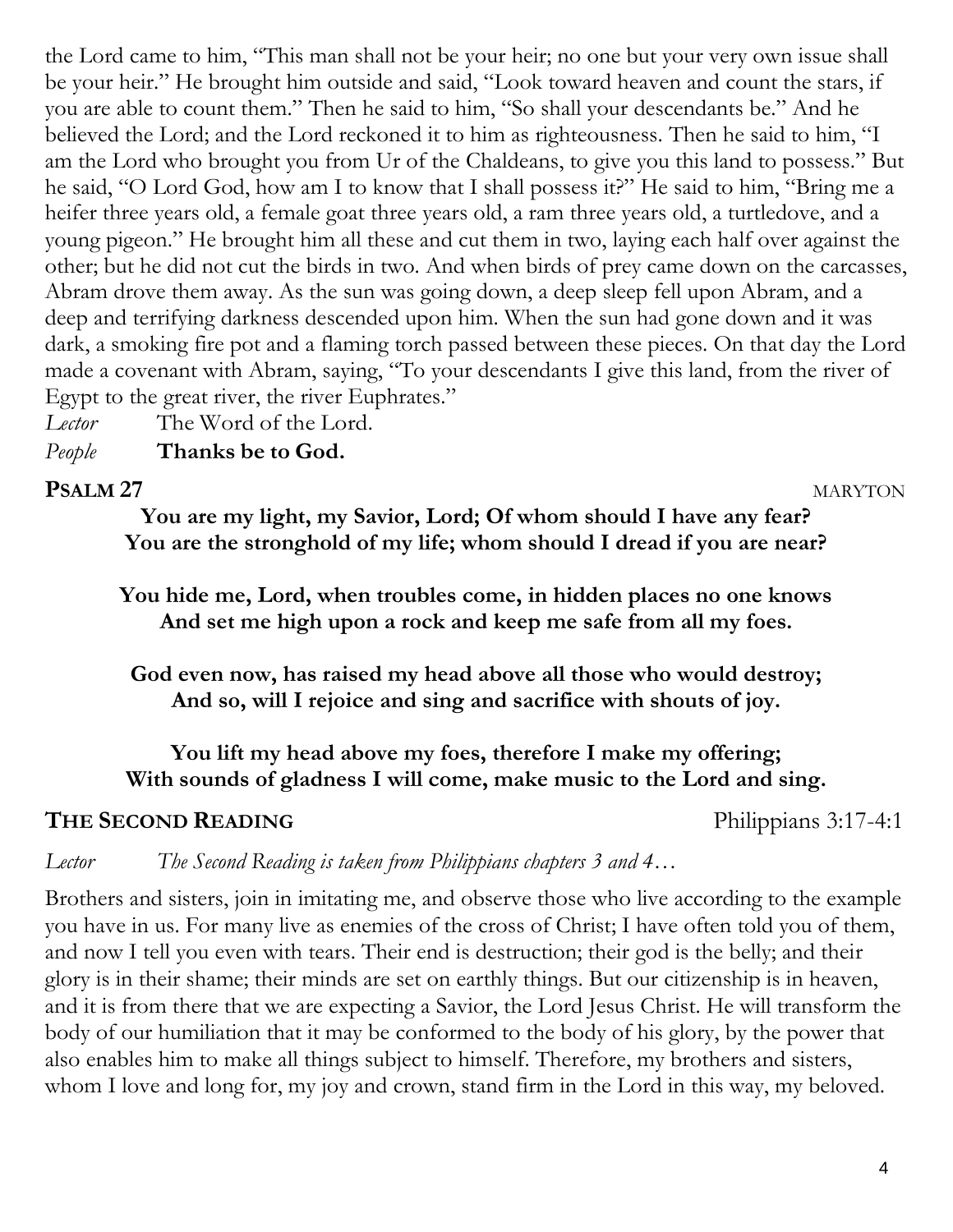*Lector* The Word of the Lord. *People* **Thanks be to God.**

*All stand as able.*

### **THE GOSPEL ACCLAMATION**



## **THE GOSPEL** Luke 13:31-35

*Deacon* The Holy Gospel of our Lord Jesus Christ according to Luke.<br>People **Glory to you, Lord Christ.** 

*People* **Glory to you, Lord Christ.**

*Deacon* Some Pharisees came and said to Jesus, "Get away from here, for Herod wants to kill you." He said to them, "Go and tell that fox for me, 'Listen, I am casting out demons and performing cures today and tomorrow, and on the third day I finish my work. Yet today, tomorrow, and the next day I must be on my way, because it is impossible for a prophet to be killed outside of Jerusalem.' Jerusalem, Jerusalem, the city that kills the prophets and stones those who are sent to it! How often have I desired to gather your children together as a hen gathers her brood under her wings, and you were not willing! See, your house is left to you. And I tell you, you will not see me until the time comes when you say, 'Blessed is the one who comes in the name of the Lord.'"

*Deacon* The Gospel of the Lord. *People* **Praise to you, Lord Christ.** *The people sit.*

**SERMON** The Rev. Whitney Burton

*All stand as able.*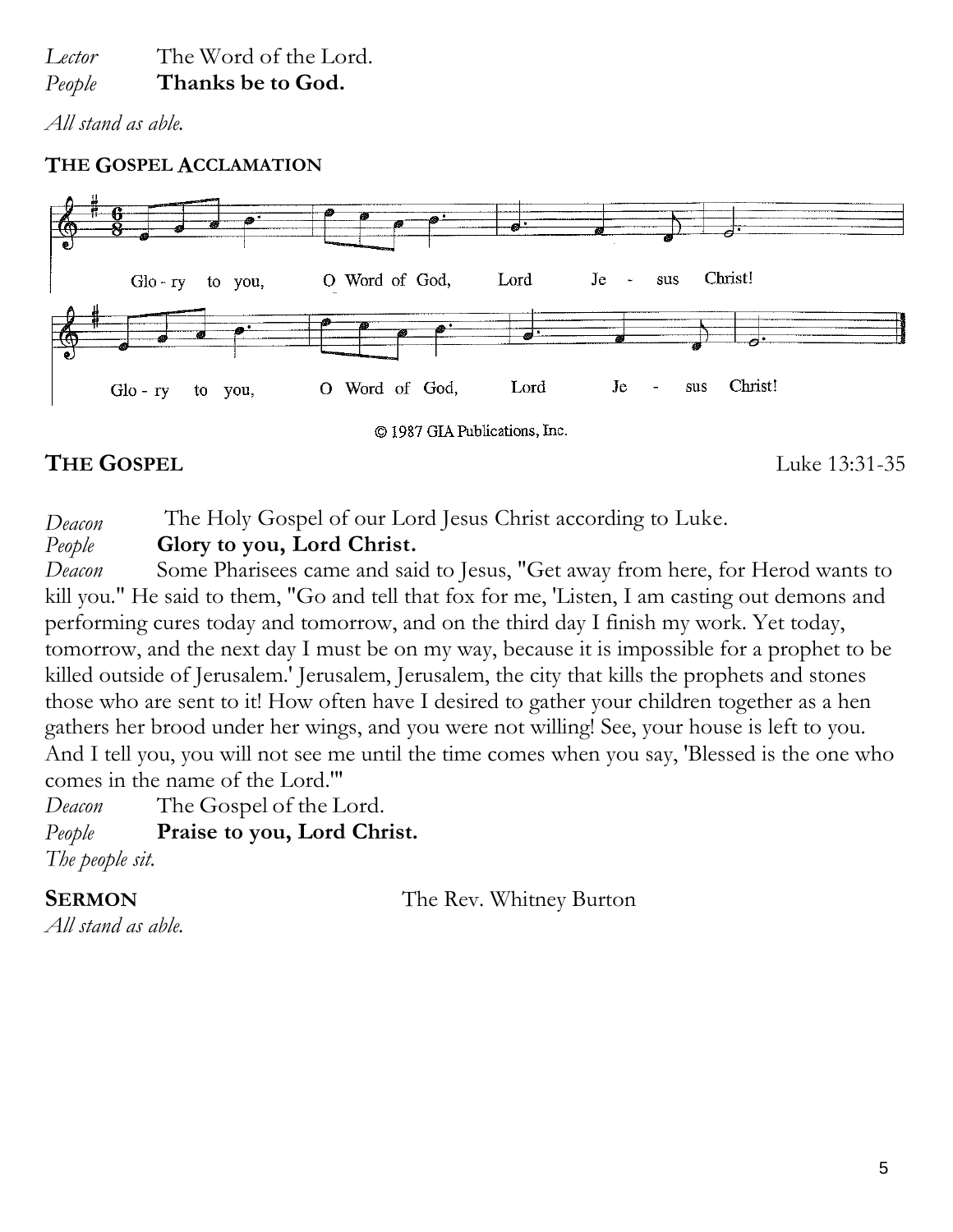### **THE NICENE CREED**

*People* **We believe in one God, the Father, the Almighty, maker of heaven and earth, of all that is, seen and unseen. We believe in one Lord, Jesus Christ, the only Son of God, eternally begotten of the Father, God from God, Light from Light, true God from true God, begotten, not made, of one Being with the Father. Through him all things were made. For us and for our salvation he came down from heaven: by the power of the Holy Spirit he became incarnate from the Virgin Mary, and was made man. For our sake he was crucified under Pontius Pilate; he suffered death and was buried. On the third day he rose again in accordance with the Scriptures; he ascended into heaven and is seated at the right hand of the Father. He will come again in glory to judge the living and the dead, and his kingdom will have no end. We believe in the Holy Spirit, the Lord, the giver of life, who proceeds from the Father and the Son. With the Father and the Son he is worshiped and glorified. He has spoken through the Prophets. We believe in one holy catholic and apostolic Church. We acknowledge one baptism for the forgiveness of sins. We look for the resurrection of the dead, and the life of the world to come. Amen.**

## **THE PRAYERS OF THE PEOPLE**

*Please sit, stand, or kneel, as you prefer.*

- *Deacon* Let us pray for the Church and for the world.
- *Lector* Grant, Almighty God, that all who confess your Name may be united in your truth, live together in your love, and reveal your glory in the world. *Silence*
- *Lector* Lord, in your mercy
- *People* **Hear our prayer.**
- *Lector* Guide the people of this land, and of all the nations, in the ways of justice and peace; that we may honor one another and serve the common good. *Silence*
- *Lector* Lord, in your mercy

### *People* **Hear our prayer.**

*Lector* Give us all a reverence for the earth as your own creation, that we may use its resources rightly in the service of others and to your honor and glory. *Silence*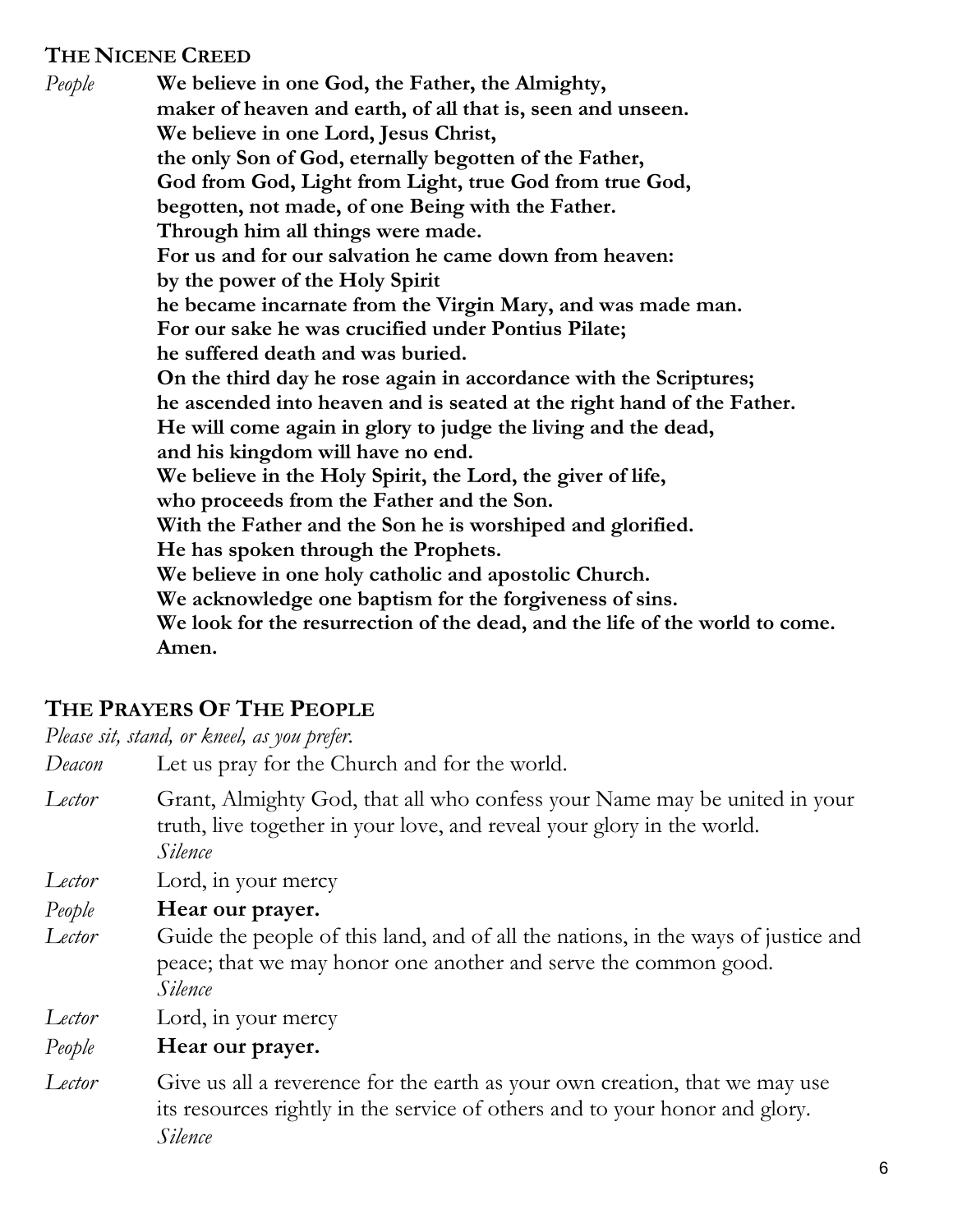*Lector* Lord, in your mercy

*People* **Hear our prayer.**

*Lector* Bless all whose lives are closely linked with ours, and grant that we may serve Christ in them, and love one another as he loves us. We give you thanks for all the blessings of this life, especially the flowers given today to the Glory of God, and for the birthdays this week for Hazel DeStefano, Cyndy Fahnestock, and Isabelle Schueler.

*Silence*

*Lector* Lord, in your mercy

*People* **Hear our prayer.**

*Lector* Comfort and heal all those who suffer in body, mind, or spirit; especially ... [*add names from notebook*] and those we now namealoud or in our hearts [*leave time*, give them courage and hope in their troubles, and bring them the joy of your salvation.

*Silence*

*Lector* Lord, in your mercy

*People* **Hear our prayer.**

*Lector* We commend to your mercy all who have died, (especially . . . [*add names from notebook*]) that your will for them may be fulfilled; and we pray that we may share with all your saints in your eternal kingdom. *Silence*

Lord, in your mercy

*People* **Hear our prayer.**

*The Celebrant adds a concluding collect.* 

## **CONFESSION & ABSOLUTION:**

*Please kneel or stand as able.*

*Deacon* Let us confess our sins against God and our neighbor. *(Silence is kept.) People* **Most merciful God, we confess that we have sinned against you in thought, word, and deed, by what we have done, and by what we have left undone. We have not loved you with our whole heart; we have not loved our neighbors as ourselves. We are truly sorry and we humbly repent. For the sake of your Son Jesus Christ, have mercy on us and forgive us; that we may delight in your will, and walk in your ways, to the glory of your Name. AMEN.**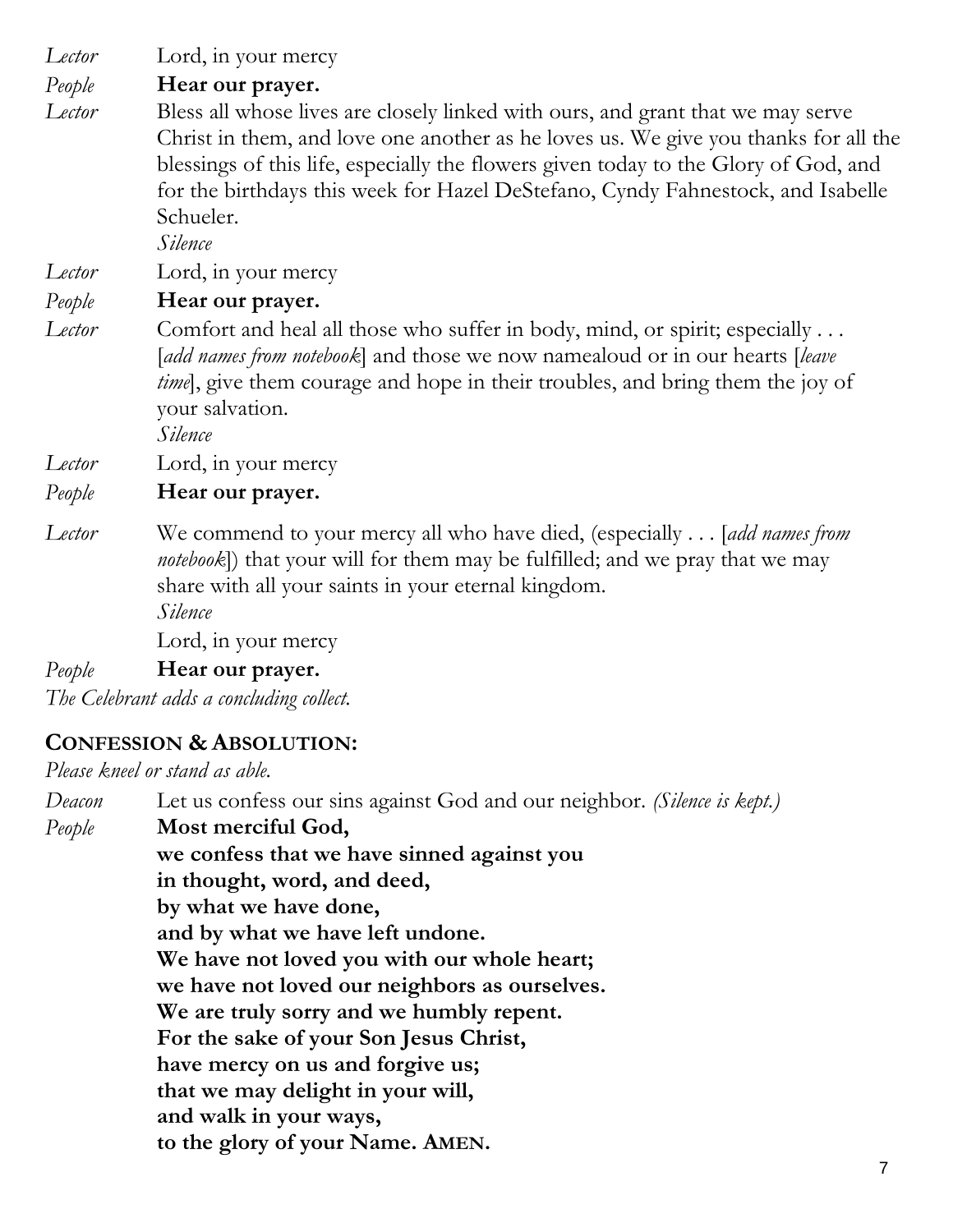*Celebrant* Almighty God have mercy on you, forgive you all your sins through our Lord Jesus Christ, strengthen you in all goodness, and by the power of the Holy Spirit keep you in eternal life.

*All* **AMEN**.

## **THE GREETING OF PEACE**

*Celebrant* The peace of the Lord be always with you.

## *People* **And also with you.**

*All may greet one another in the name of the Lord.*

# **THE HOLY COMMUNION**

## **OFFERTORY SENTENCE**

| <b>OFFERTORY</b>   | What Wondrous Love Is This | John Carter |
|--------------------|----------------------------|-------------|
| All stand as able. | Tess Thacker, Clarinet     |             |

### **THE PRESENTATION**

**PRESENTATION HYMN** We All Are One in Mission NYLAND

**We all are one in mission, we all are one in call, Our varied gifts united by Christ, the Lord of all. A single, great commission compels us from above To plan and work together that all may know Christ's love.** 

## **THE GREAT THANKSGIVING:** Eucharistic Prayer B

| Celebrant                                                                        | The Lord be with you.                                                             |  |  |
|----------------------------------------------------------------------------------|-----------------------------------------------------------------------------------|--|--|
| People                                                                           | And also with you.                                                                |  |  |
| Celebrant                                                                        | Lift up your hearts.                                                              |  |  |
| People                                                                           | We lift them to the Lord.                                                         |  |  |
| Celebrant                                                                        | Let us give thanks to the Lord our God.                                           |  |  |
| People                                                                           | It is right to give him thanks and praise.                                        |  |  |
| Celebrant                                                                        | It is right, and a good and joyful thing, always and everywhere to give thanks to |  |  |
|                                                                                  | you, Father Almighty, Creator of heaven and earth.                                |  |  |
| Celebrant                                                                        | (Proper Preface)                                                                  |  |  |
| Therefore, we praise you, joining our voices with Angels and Archangels and with |                                                                                   |  |  |
|                                                                                  | all the company of heaven, who for ever sing this hymn to proclaim the glory of   |  |  |
|                                                                                  | your Name:                                                                        |  |  |
| All                                                                              | S-129<br>Holy, holy, holy Lord, God of power and might,                           |  |  |
|                                                                                  | heaven and earth are full of your glory.                                          |  |  |
|                                                                                  | Hosanna in the highest.                                                           |  |  |
|                                                                                  | Blessed is he who comes in the name of the Lord.                                  |  |  |
|                                                                                  | Hosanna in the highest.                                                           |  |  |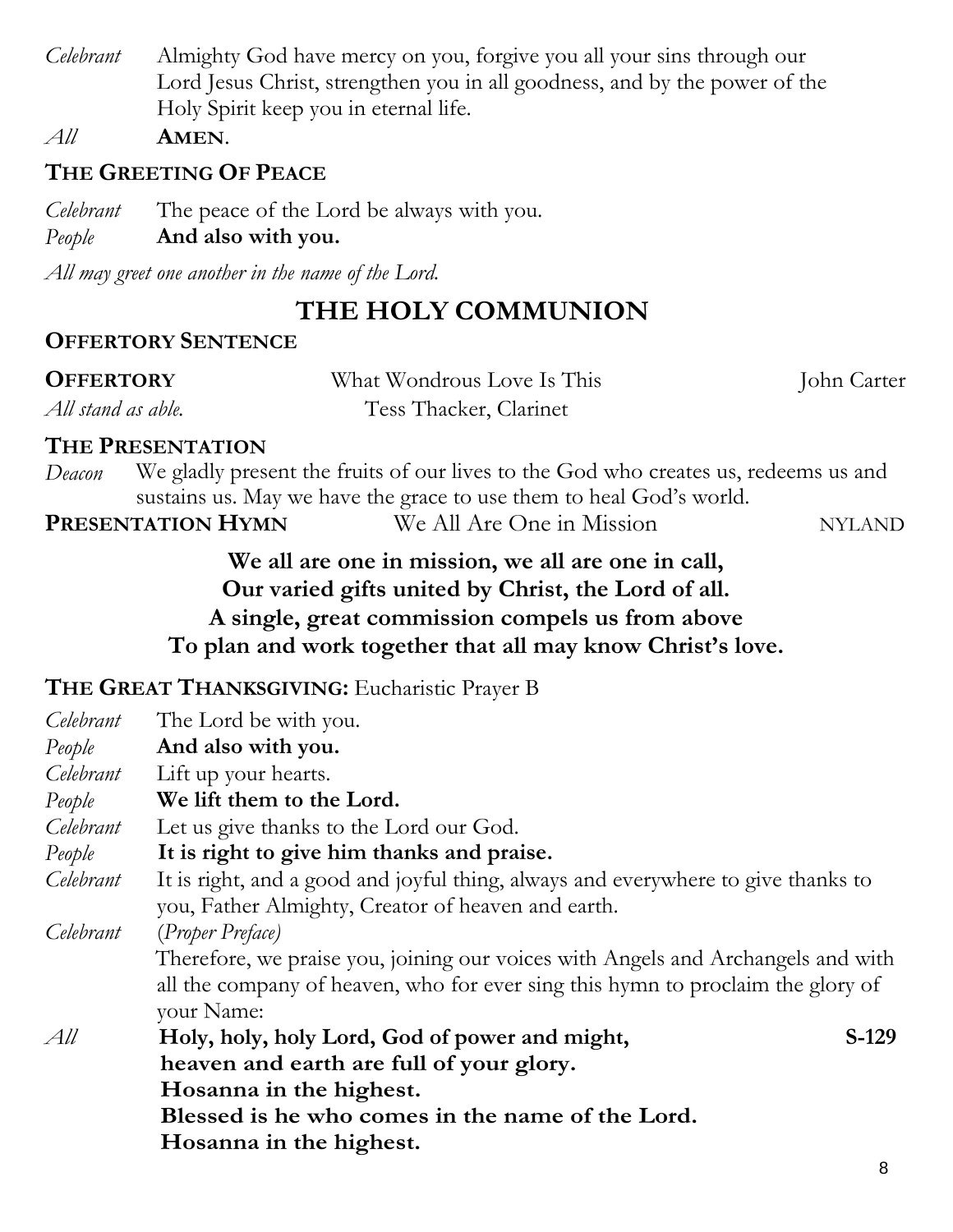### *The Celebrant continues*

We give thanks to you, O God, for the goodness and love which you have made known to us in creation; in the calling of Israel to be your people; in your Word spoken through the prophets; and above all in the Word made flesh, Jesus, your Son. For in these last days you sent him to be incarnate from the Virgin Mary, to be the Savior and Redeemer of the world. In him, you have delivered us from evil, and made us worthy to stand before you. In him, you have brought us out of error into truth, out of sin into righteousness, out of death into life. On the night before he died for us, our Lord Jesus Christ took bread; and when he had given thanks to you, he broke it, and gave it to his disciples, and said, "Take, eat: This is my Body, which is given for you. Do this for the remembrance of me." After supper he took the cup of wine; and when he had given thanks, he gave it to them, and said, "Drink this, all of you: This is my Blood of the new Covenant, which is shed for you and for many for the forgiveness of sins. Whenever you drink it, do this for the remembrance of me." Therefore, according to his command, O Father,

### *Celebrant and People* **We remember his death, We proclaim his resurrection, We await his coming in glory;**

### *The Celebrant continues*

And we offer our sacrifice of praise and thanksgiving to you, O Lord of all; presenting to you, from your creation, this bread and this wine.

We pray you, gracious God, to send your Holy Spirit upon these gifts that they may be the Sacrament of the Body of Christ and his Blood of the new Covenant. Unite us to your Son in his sacrifice, that we may be acceptable through him, being sanctified by the Holy Spirit. In the fullness of time, put all things in subjection under your Christ, and bring us to that heavenly country where, with  $\Box$  and all your saints, we may enter the everlasting heritage of your sons and daughters; through Jesus Christ our Lord, the firstborn of all creation, the head of the Church, and the author of our salvation.

By him, and with him, and in him, in the unity of the Holy Spirit all honor and glory is yours, Almighty Father, now and for ever.

*All* **Amen.** 

## **THE LORD'S PRAYER**

*Celebrant* And now as our Savior Christ has taught us, we are bold to say, *People* **Our Father, who art in heaven, hallowed be thy Name, thy kingdom come, thy will be done, on earth as it is in heaven. Give us this day our daily bread. And forgive us our trespasses, as we forgive those who trespass against us. And lead us not into temptation, but deliver us from evil. For thine is the kingdom, and the power, and the glory, for ever and ever. Amen.**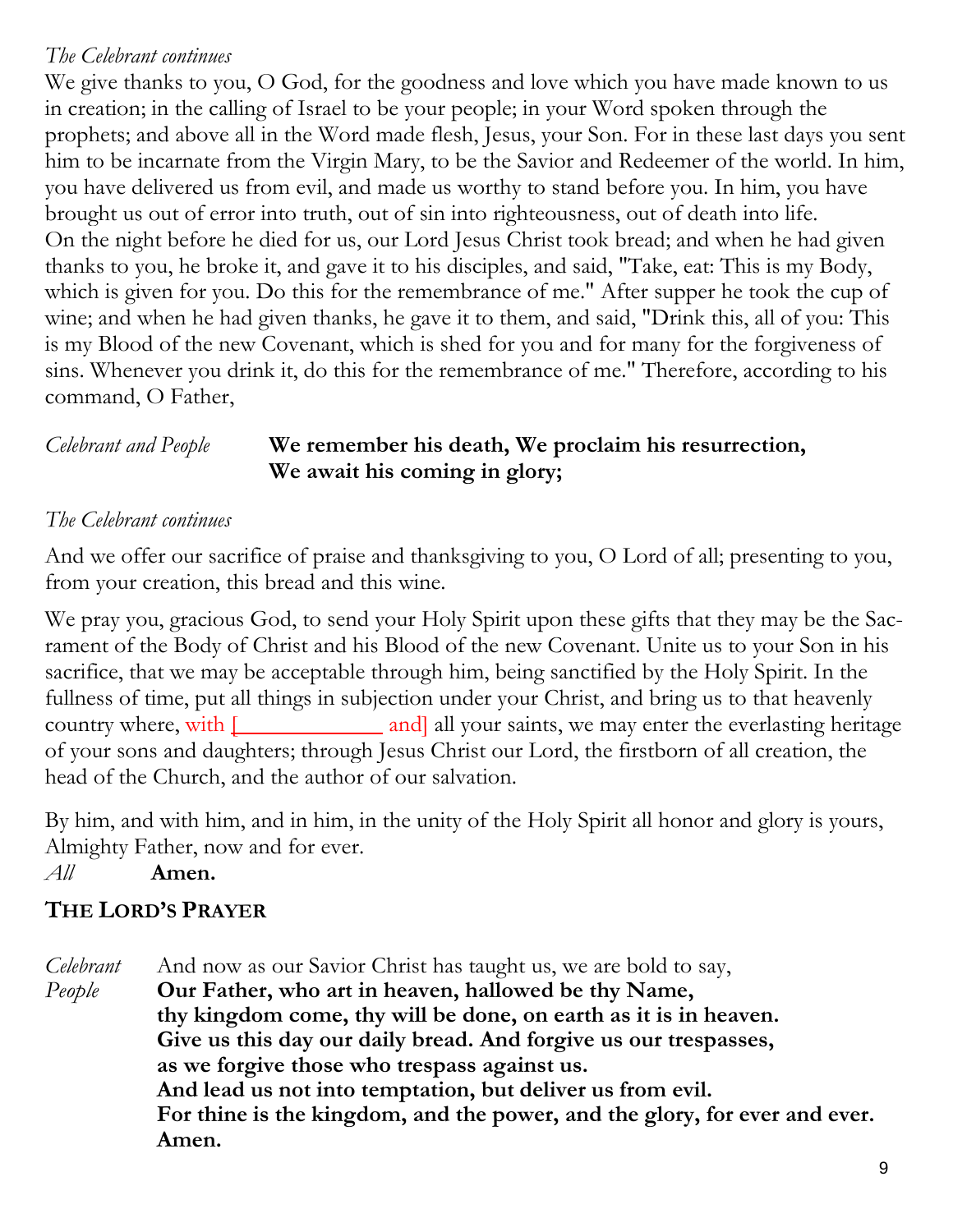### **THE BREAKING OF THE BREAD**

*The Celebrant breaks the consecrated bread. A period of silence is kept.*



*Celebrant* The Gifts of God for the People of God.

*All are invited to receive the Sacrament in one kind. If you desire a blessing instead, cross your arms over your chest.*

**COMMUNION** Come and Feast Lee Dengler



Copyright © 1986, 1991 by Ateliers et Presses de Taizé, Taizé Community, France. Published in North America by GIA Publications, Inc., All Rights Reserved.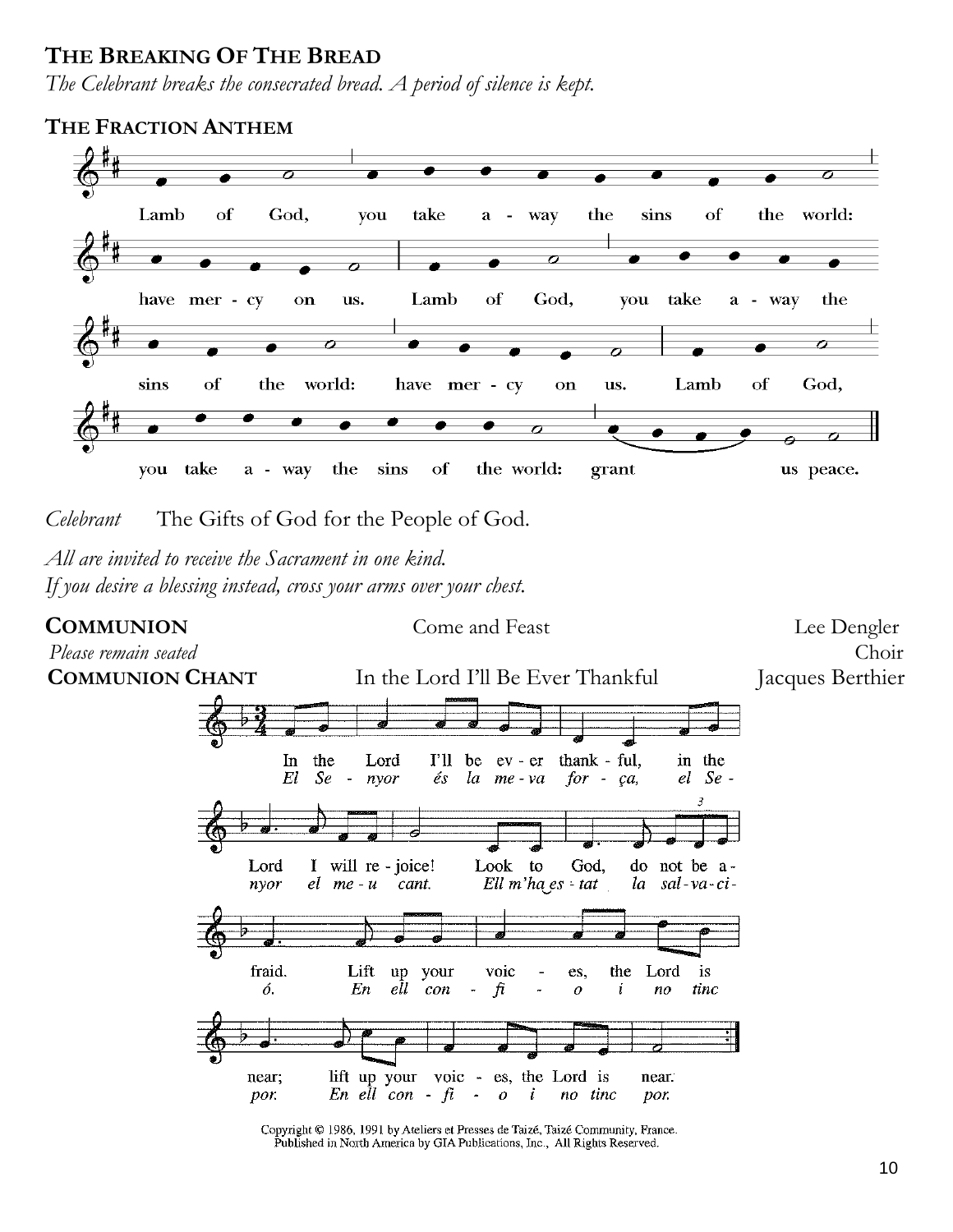### **THE PRAYER AFTER COMMUNION**

### *Celebrant* Let us pray…

*All* **Almighty and everliving God, we thank you for feeding us with the spiritual food of the most precious Body and Blood of your Son our Savior Jesus Christ; and for assuring us in these holy mysteries that we are living members of the Body of your Son, and heirs of your eternal kingdom. And now, Father, send us out to do the work you have given us to do, to love and serve you as faithful witnesses of Christ our Lord. To him, to you, and to the Holy Spirit, be honor and glory, now and for ever. Amen.**

### **THE BLESSING**

| THE SENDING HYMN H-149 | Eternal Lord of Love                              | OLD 124TH |
|------------------------|---------------------------------------------------|-----------|
|                        | Eternal Lord of love, behold your Church          |           |
|                        | Walking once more the pilgrim way of Lent,        |           |
|                        | Led by your cloud by day, by night your fire,     |           |
|                        | Moved by your love and toward your presence bent: |           |
|                        | Far off yet here $-$ the goal of all desire.      |           |
|                        | So daily dying to the way of self,                |           |
|                        | So daily living to your way of love,              |           |
|                        | We walk the road, Lord Jesus, that you trod,      |           |
|                        |                                                   |           |

**Knowing ourselves baptized into your death: So we are dead and live with you in God.**

**If dead in you, so in you we arise, You the first born of all the faithful dead; And as through stony ground the green shoots break, Glorious in springtime dress of leaf and flower, So in the Father's glory shall we wake.**

### **THE DISMISSAL**

| Deacon | Go in peace to love and serve the Lord! |
|--------|-----------------------------------------|
| People | Thanks be to God!                       |

| <b>VOLUNTARY</b> | Praise to the Lord, the Almighty | Paul Manz     |
|------------------|----------------------------------|---------------|
|                  |                                  | $(1919-2009)$ |